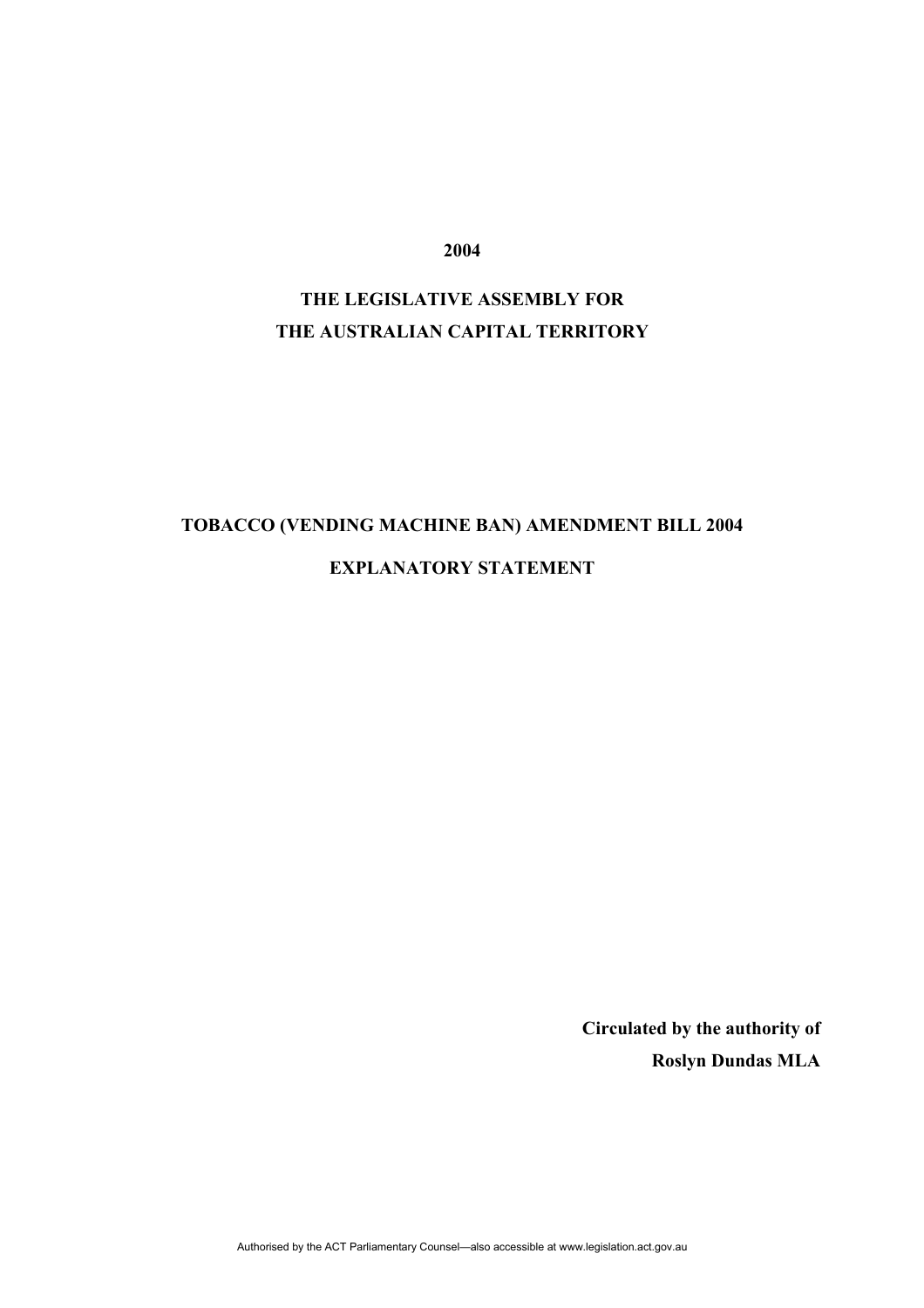# **Overview**

The objective of this Bill is to prohibit the use of vending machines for the purpose of selling tobacco products in the Territory.

The Bill has been tabled in response to concern that cigarette vending machines remain a common source of tobacco products for minors, and also to accompany the Territory's prohibition on smoking in enclosed public places.

The Bill avoids administrative difficulties by ensuring that the Act commences at the same time as the tobacco retailing licensing cycle, meaning that the substantive provisions commence at the same time as the 2005-06 tobacco licences.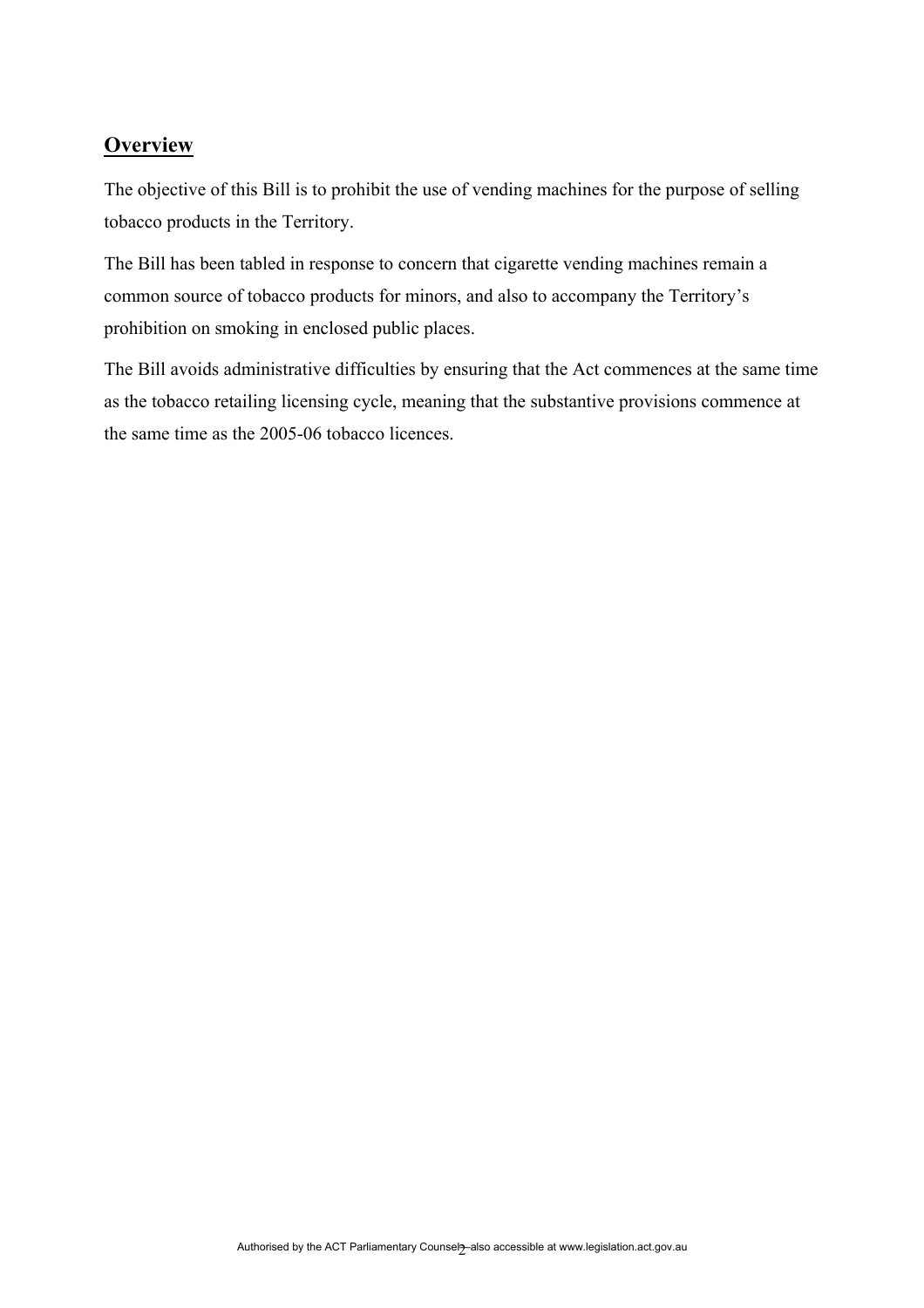## **Notes on clauses**

## **Clause 1 — Name of Act**

This clause provides for the Bill's name.

### **Clause 2 — Commencement**

*Subclause (1)* – This subclause provides for section 14 (which is about ensuring that the registrar must no grant or renew licences that would authorise tobacco machines after 1 September 2005) to commence the day after the Act's notification day.

*Subclause (2)* – This subclause provides for the remainder of the Bill to commence on 1 September 2005.

## **Clause 3 — Legislation amended**

This clause states the bill amends the *Tobacco Act 1927*, and includes a note to indicate that it also amends subordinate legislation.

#### **Clause 4 — Legislation amended**

This clause states the Part 2 of the Bill amends the *Tobacco Act 1927.*

#### **Clause 5 — New section 2B**

This provision provides that other legislation applies to this Act, and inserts new notes indicating the new offence created by the proposed new section 16 (Prohibition on sale of smoking products by vending machine) is subject to the provisions of the Criminal Code, and that the use of penalty units in the offence is interpreted by the Legislation Act.

## **Clause 6 — Location of display – Section 12 (1) (b) and (2) (b) (ii)**

This clause removes the exemption for cigarette vending machines from existing laws prescribing how smoking products must be displayed.

## **Clause 7 — Supply of smoking product to under 18 year olds – Section 14 (3) and (4)**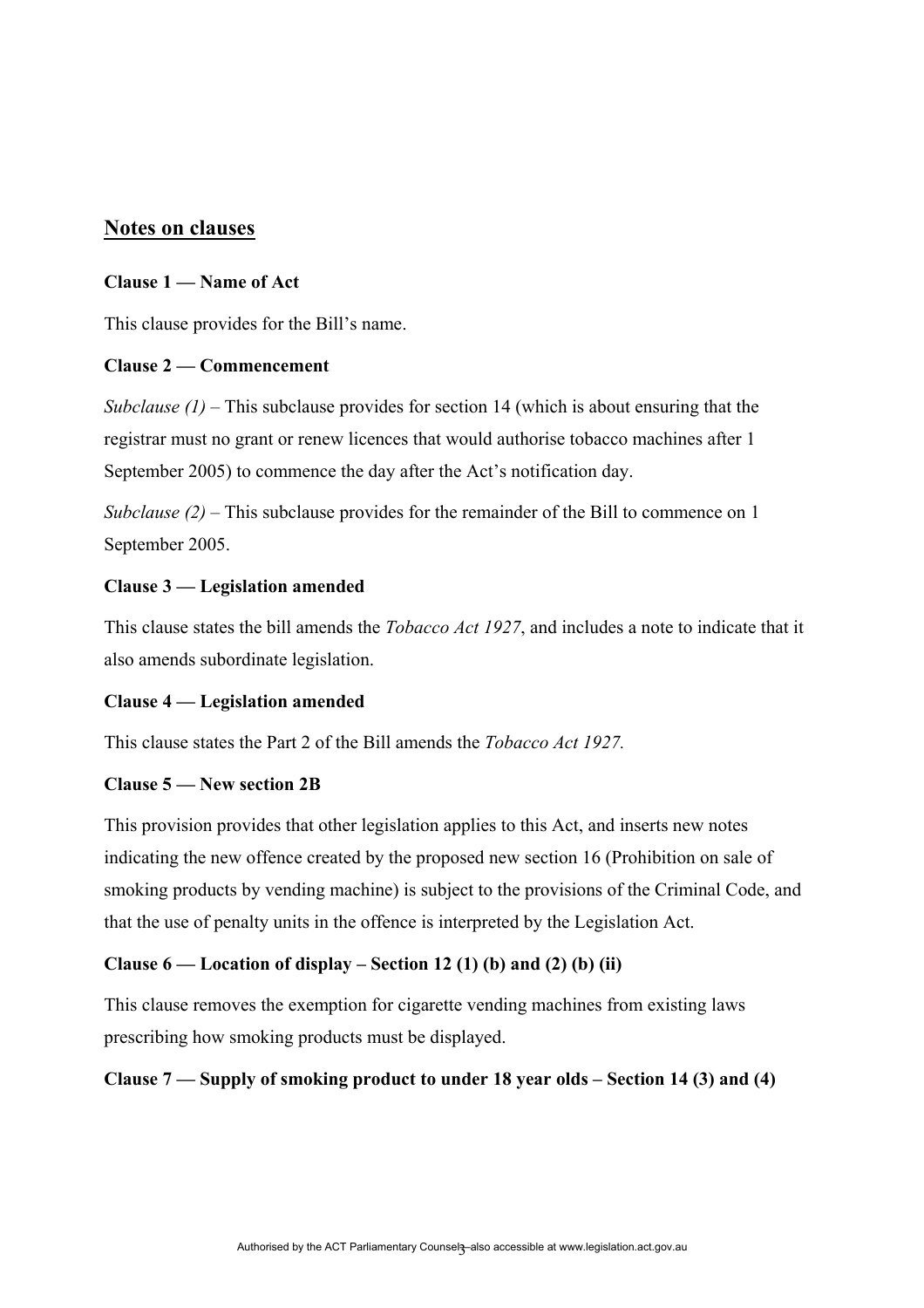This clause removes the existing offence against permitting a minor from accessing a cigarette vending machine, together with an additional defence to prosecution for that offence.

#### **Clause 8 — Section 14**

This is a technical amendment to renumber subsections when next republished to maintain the enumeration of the section.

### **Clause 9 — Section 16**

This clause omits the existing clause 16 (which is about the location of and display of warning signs on vending machines) with a new section 16 that creates two new offences in the Act. These offences prevent the use of cigarette vending machines on premises where it is available for use by the public. The penalty for each of these offences is 50 penalty units.

#### **Clause 10 — Health warnings at point of sale displays – Section 22**

This clause removes the exemption for cigarette vending machines from displaying health warnings at a point of sale.

# Clause 11 — Prohibited smoking advertising – Section 23 (6), definition of *personal use advertisement***, paragraph (b)**

This clause removes a reference to vending machines that is no longer necessary.

#### **Clause 12 — Meaning of tobacco retailing – Section 44 (3)**

This clause removes a reference to vending machines that is no longer necessary.

### **Clause 13 — New section 49A**

This clause inserts a requirement that the registrar must not grant, renew or revive a licence that would authorise the use of a vending machine for the sale of tobacco products.

#### **Clause 14 — New Section 49B**

This clause is transitional provision that ensures that after the notification of this Act, the registrar must not grant, renew or revive a licence that would authorise the use of a vending machine after 1 September 2005.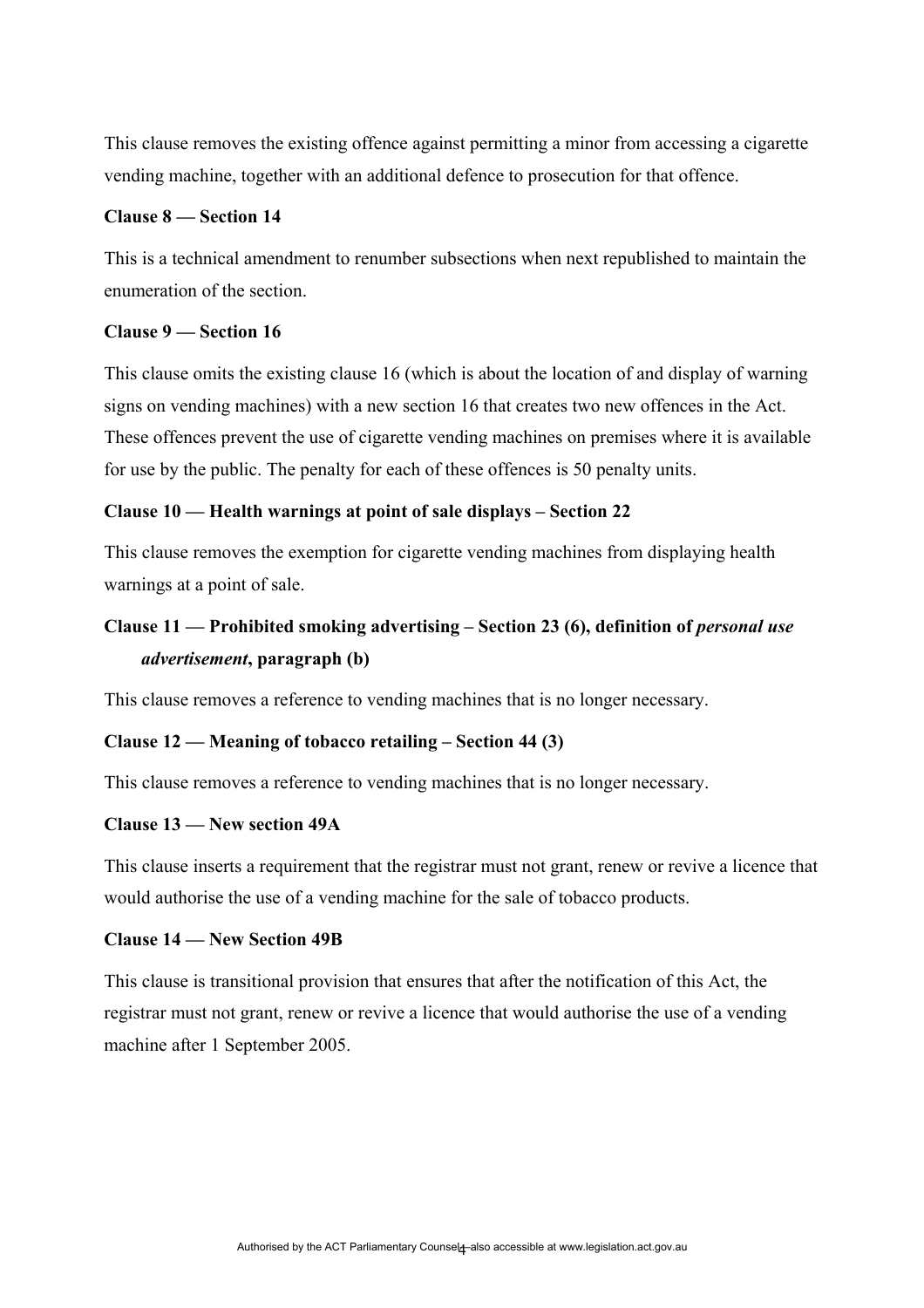## **Clause 15 — Refusal to grant or renew tobacco licence – Section 50 (1) (a) and (b)**

This clause removes a reference to vending machines that is no longer necessary, with drafting changes to consolidate the section.

#### **Clause 16 — Section 50 (1)**

This is a technical amendment to renumber subsections when next republished to maintain the enumeration of the section.

#### **Clause 17 — Disciplinary action – general – Section 56 (1)**

This is a consequential amendment to reflect drafting changes in other parts of the Act, and to remove a reference to vending machines that is no longer required.

#### **Clause 18 — Section 56 (2) (a)**

This clause removes the ability of the registrar to impose a condition on a licensee not to use a vending machine, as vending machines will not longer be licensed under this Act.

## **Clause 19 — Section 56 (2) (b) (ii) and (ii)**

This clause removes 2 references to vending machines that are no longer necessary.

#### **Clause 20 — Section 56 (2)**

This is a technical amendment to renumber subsections when next republished to maintain the enumeration of the section.

#### **Clause 21 — Section 56 (4) (b) and (c)**

This clause removes the duty of the registrar to direct a person not to use a vending machine, as vending machines will not longer be licensed under this Act.

#### **Clause 22 — Section 56 (5)**

This clause removes the definition of *liquor or gaming licence* as this is no longer required, as it was only used to describe places where a vending machine could be located.

## **Clause 23 — Section 58**

This clause removes the existing offence of not complying with a direction not to use vending machines, as this direction is no longer available to the registrar.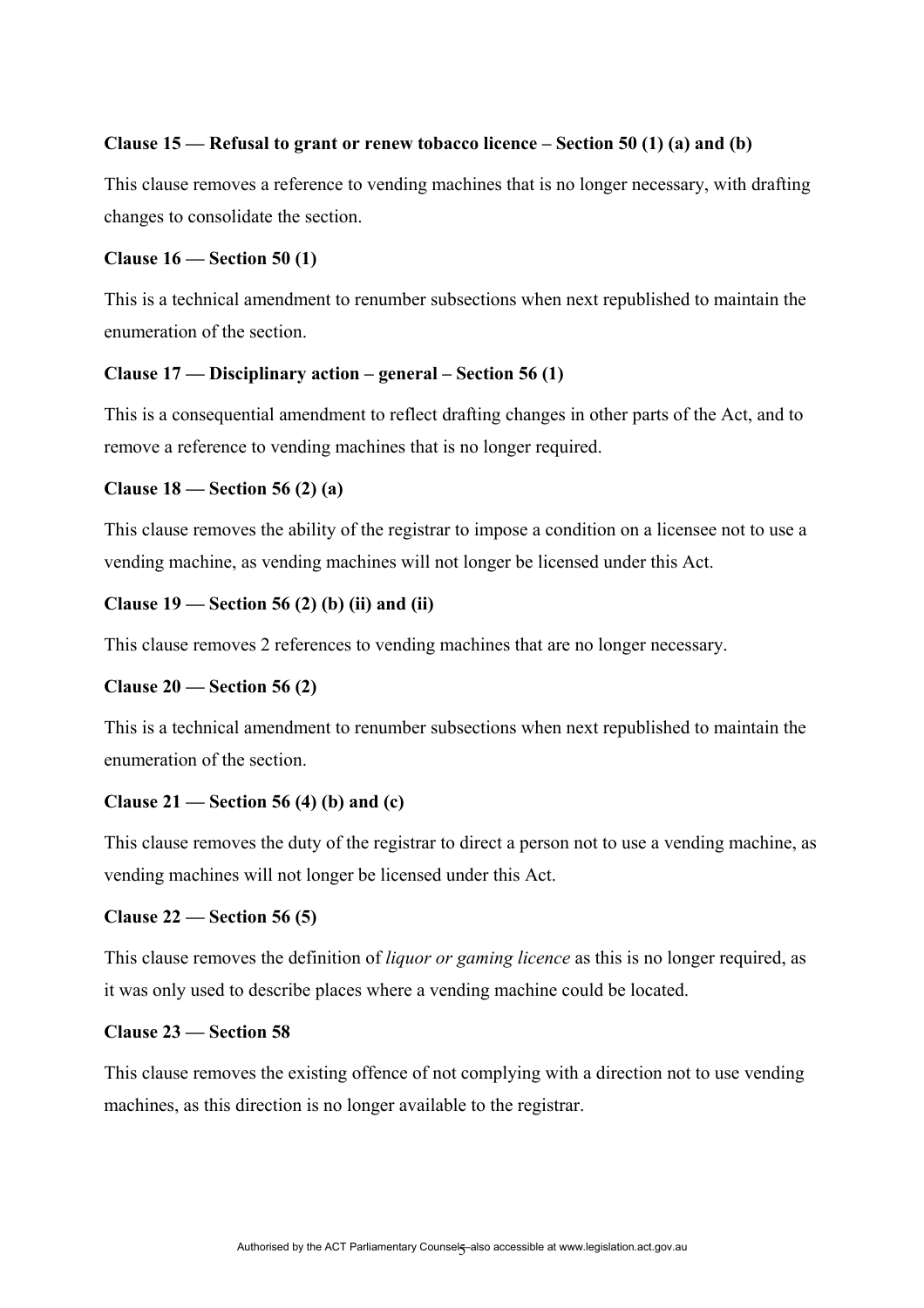## **Clause 24 — Tobacco retailing – offences – Section 63 (2)**

This clause removes the existing offence against using a vending machine without a licence, as vending machines will no longer be licensed under this Act.

#### **Clause 25 — Section 63 (3)**

This is a technical amendment to renumber subsections when next republished to maintain the enumeration of the section.

#### **Clause 26 — Licence particulars to be displayed – Section 64 (3), (4) and (5)**

This clause removes requirements for displaying licences for vending machines, as vending machines will no longer be licensed under this Act.

#### **Clause 27 — Review of decisions – Section 68 (d)**

This clause removes the ability of a person to seek a review of a decision made under section 56 (2) (a), as this provision has been removed by an earlier amendment.

## **Clause 28 — Section 68**

This is a technical amendment to renumber subsections when next republished to maintain the enumeration of the section.

#### **Clause 29 — Dictionary, definition of** *point of sale*

This clause removes a reference to vending machines that is no longer necessary.

#### **Clause 30** — **Dictionary, definition of** *vending machine*

This clause omits the current definition of vending machine, and replaces it with a more comprehensive definition; including reference to the sale of smoking products and that the device can be operated without the personal attention or manipulation of the seller.

### **Clause 31 — Legislation Amended – pt 3**

This clause states the Part 3 of the Bill amends the *Tobacco Regulations 1991.*

#### **Clause 32 — Part 2**

This clause omits Part 2 of the Tobacco Regulations (which are about vending machine notices). These are no longer required as vending machines will no longer be licensed under the Act.